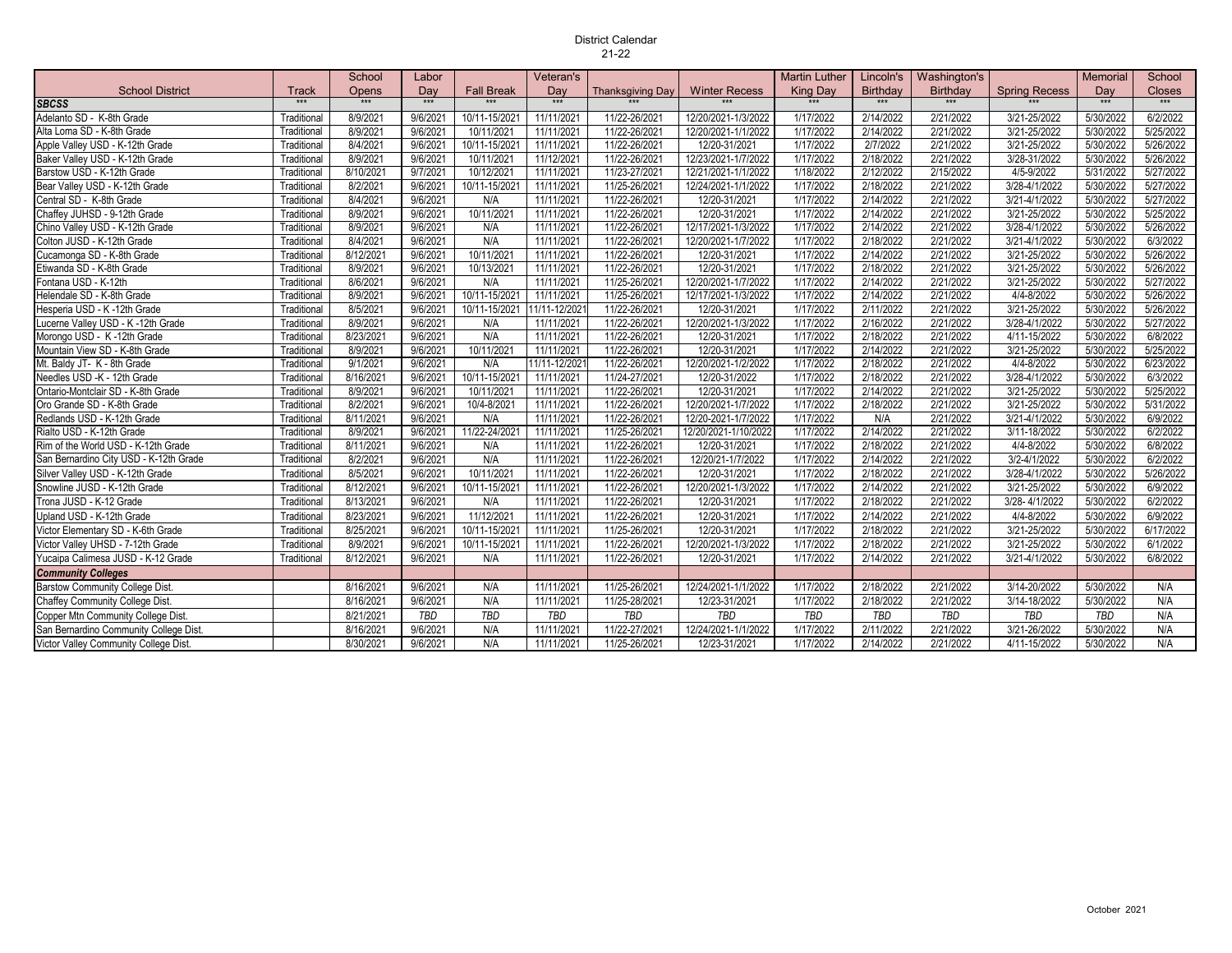## District Calendar 21-22

|                                                    | Graduation |  |  |  |  |  |  |
|----------------------------------------------------|------------|--|--|--|--|--|--|
| <b>Graduation Dates Listed By School Districts</b> | Dates      |  |  |  |  |  |  |
| <b>Apple Valley USD</b>                            |            |  |  |  |  |  |  |
| Apple Valley HS                                    | 5/25/2022  |  |  |  |  |  |  |
| Granite Hills HS                                   | 5/24/2022  |  |  |  |  |  |  |
| High Desert Premier Academy                        | 5/24/2022  |  |  |  |  |  |  |
| <b>Baker Valley USD</b>                            | <b>TBD</b> |  |  |  |  |  |  |
| <b>Baker Valley HS</b>                             |            |  |  |  |  |  |  |
| <b>Barstow USD</b>                                 | <b>TBD</b> |  |  |  |  |  |  |
| <b>Barstow HS</b>                                  |            |  |  |  |  |  |  |
| <b>Central Continuation HS</b>                     |            |  |  |  |  |  |  |
| <b>Bear Valley USD</b>                             | <b>TBD</b> |  |  |  |  |  |  |
| Big Bear HS                                        |            |  |  |  |  |  |  |
| Chautauqua Continuation HS                         |            |  |  |  |  |  |  |
|                                                    |            |  |  |  |  |  |  |
| <b>Chaffey JUHSD</b>                               | <b>TBD</b> |  |  |  |  |  |  |
| Alta Loma HS                                       |            |  |  |  |  |  |  |
| Chaffey HS                                         |            |  |  |  |  |  |  |
| Colony HS                                          |            |  |  |  |  |  |  |
| Etiwanda HS                                        |            |  |  |  |  |  |  |
| Los Osos HS                                        |            |  |  |  |  |  |  |
| Montclair HS                                       |            |  |  |  |  |  |  |
| Ontario HS                                         |            |  |  |  |  |  |  |
| Rancho Cucamonga HS                                |            |  |  |  |  |  |  |
| Valley View Continuation HS                        |            |  |  |  |  |  |  |
| <b>Chino Valley USD</b>                            |            |  |  |  |  |  |  |
| Ruben S. Ayala HS                                  |            |  |  |  |  |  |  |
| <b>Buena Vista Continuation HS</b>                 |            |  |  |  |  |  |  |
| Chino HS                                           | 5/13/2022  |  |  |  |  |  |  |
| Chino Hills HS                                     |            |  |  |  |  |  |  |
| Don Antonio Lugo HS                                | 5/23/2022  |  |  |  |  |  |  |
| <b>Colton JUSD</b>                                 | <b>TBD</b> |  |  |  |  |  |  |
| <b>Bloomington HS</b>                              |            |  |  |  |  |  |  |
| Colton HS                                          |            |  |  |  |  |  |  |
| Slover Mt. Continuation HS                         |            |  |  |  |  |  |  |
| Fontana USD                                        | <b>TBD</b> |  |  |  |  |  |  |
| Citrus Continuation HS                             |            |  |  |  |  |  |  |
| Eric Birch Continuation HS                         |            |  |  |  |  |  |  |
| Fontana HS                                         |            |  |  |  |  |  |  |
| Fontana A.B. Miller HS                             |            |  |  |  |  |  |  |
| Henry J. Kaiser HS                                 |            |  |  |  |  |  |  |
|                                                    |            |  |  |  |  |  |  |
| Jurupa Hills HS<br>Summit HS                       |            |  |  |  |  |  |  |
|                                                    |            |  |  |  |  |  |  |
| <b>Hesperia USD</b>                                | <b>TBD</b> |  |  |  |  |  |  |
| Canyon Ridge Continuation HS                       |            |  |  |  |  |  |  |
| Hesperia HS                                        |            |  |  |  |  |  |  |
| Mojave Continuation HS                             |            |  |  |  |  |  |  |
| Oak Hills HS                                       |            |  |  |  |  |  |  |
| Sultana HS                                         |            |  |  |  |  |  |  |
| <b>Lucerne Valley USD</b>                          | <b>TBD</b> |  |  |  |  |  |  |
| Lucerne Valley HS                                  |            |  |  |  |  |  |  |
| Mountain View Continuation HS                      |            |  |  |  |  |  |  |
| <b>Morongo USD</b>                                 | <b>TBD</b> |  |  |  |  |  |  |
| <b>Black Rock Continuation HS</b>                  |            |  |  |  |  |  |  |
| Twentynine Palms HS                                |            |  |  |  |  |  |  |
| Yucca Valley HS                                    |            |  |  |  |  |  |  |
| <b>Needles USD</b>                                 | <b>TBD</b> |  |  |  |  |  |  |